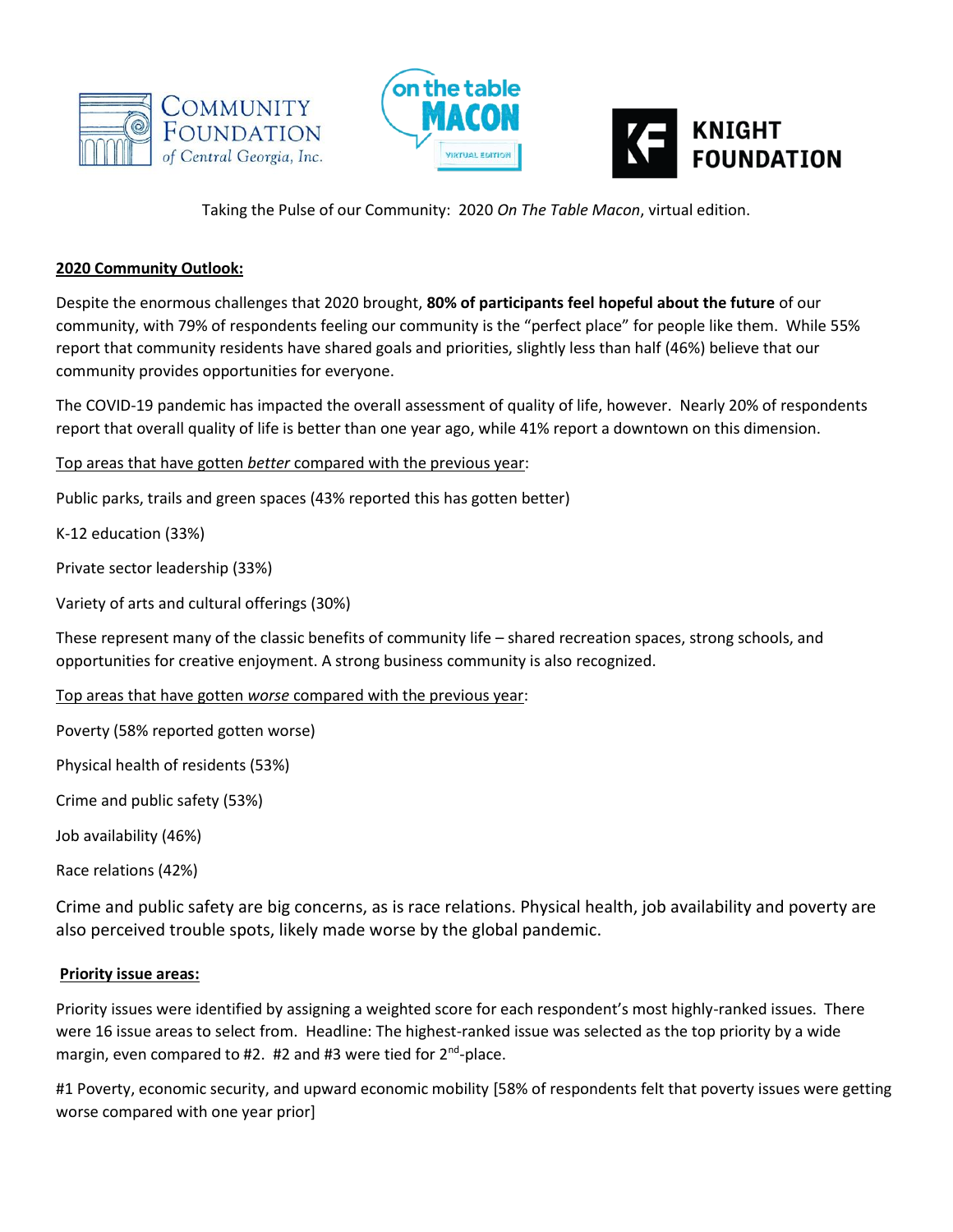#2 Good-paying jobs and economic development [19% perceive better job availability; 35% say stable in this dimension; 46% say prospects are worse]

#3 Crime, violence, and public safety [53% feel that crime and public safety is worse than one year prior; 37% report stability in this area]



## **Path to change:**

Participants were asked to rank the relative effectiveness of 12 different strategies to enact change in our community.



\*Note – blue bars represent top three strategies identified in 2019 *OTT.*